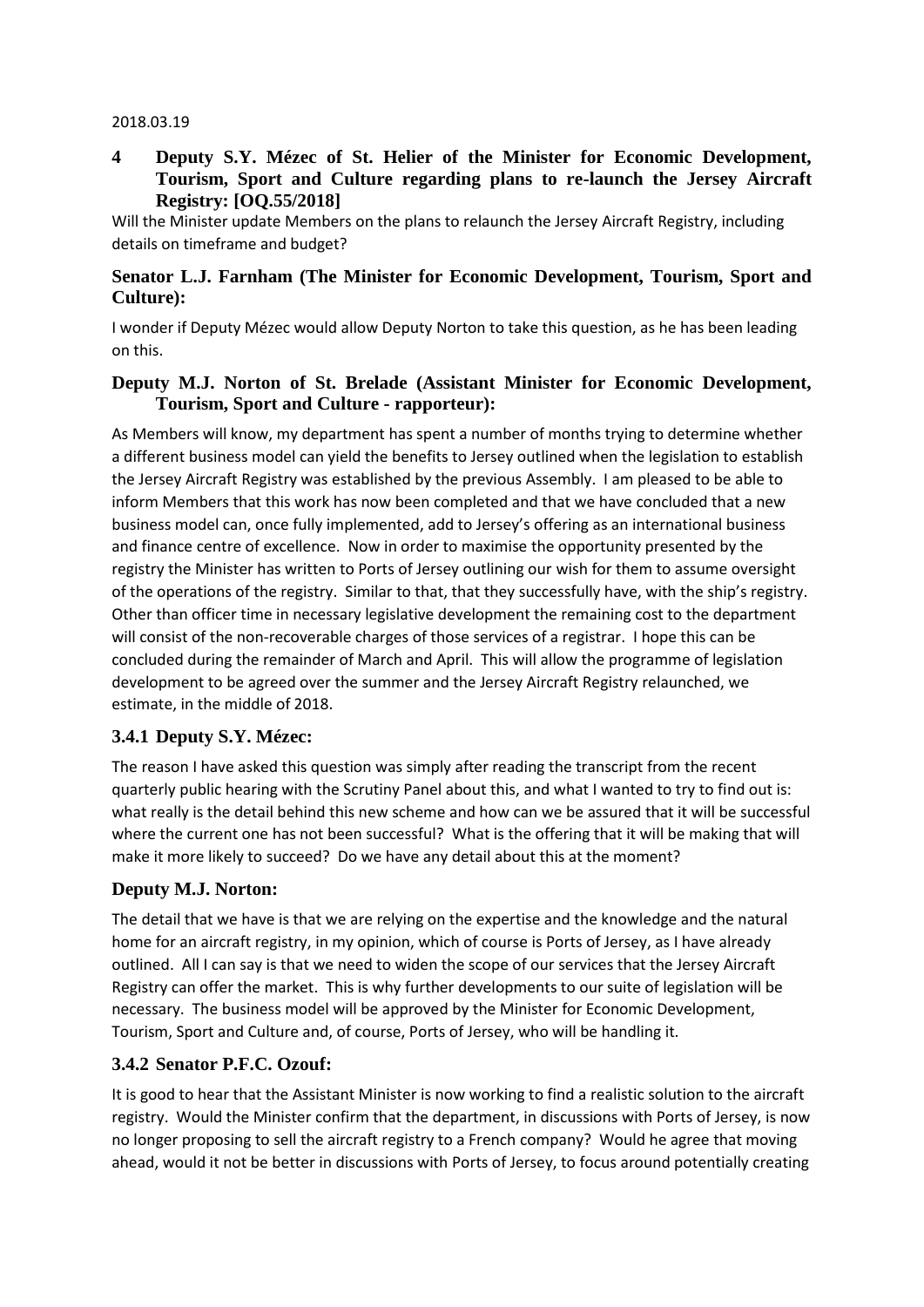the airport as a special trade zone, whereby a real focus on export services could be really a boost to the Jersey economy without depleting local revenues?

## **Deputy M.J. Norton:**

I thank the Senator. I do not know where he gets his information from but there has never been a plan to sell the aircraft registry to any nation, let alone be it a French company. There has never been that plan, so where he gets his information from I am slightly at a loss to comment any further on. What I can say is that Ports of Jersey, and ourselves, have been working, and I know you are happy that I have started working on this. I have been working on it for 18 months. We have now got to a conclusion that there is a new model and a new way forward and that new way forward will have benefits for Ports of Jersey, that is why it is going there. That will include hangarage. That will include aircraft operators and many other areas, as well of course our financial services, which will benefit the most from this.

### **3.4.3 Senator P.F.C. Ozouf:**

Sorry, my question also included that a special trade zone that has been so successful with the aircraft registries in Switzerland and other places such as that.

### **Deputy M.J. Norton:**

Yes, anything such as that, of course, may well involve question marks over G.S.T. (goods and services tax). There are 2 parts to G.S.T. The first part to G.S.T. with regard to aircraft registries is that Jersey's aircraft registry, in order to compete, must be on a level playing field and have exactly the same international standards of taxation that other aircraft registries enjoy that we do not. Secondly, there is then a question about G.S.T. on privately owned aircraft within Jersey, and that is something that would come back to this Assembly for.

# **3.4.4 Deputy S.M. Brée of St. Clement:**

My recollection of events is that in 2014 the States Assembly approved the establishment of an aircraft registry. The aircraft registry itself was launched in 2015. As I understand it, it currently has, and I am sure the Assistant Minister will correct me, one aircraft on it. Could the Assistant Minister confirm how much money has been spent on the Jersey Aircraft Registry to date?

# **Deputy M.J. Norton:**

I thank the Deputy for his question. He is absolutely right with his dates and, yes, that is the case in terms of it did start when approved by this Assembly in July 2014. In terms of money that has been spent to date - it is the same question the Deputy asked the last time this question was raised - it is exactly the same amount that has been spent since the last time he asked this question. In fact, just under £900,000 has been spent on the establishment and operation of the Jersey Aircraft Registry. Part of that, between a third and a half - I think it is nearly £400,000 of that - has been on the development of online registered software. That was developed by Jersey Finance. That registry software was not only for the aircraft registry but was in fact for software registries that are now in use, such as beneficial ownership. There are many others as well. That software is not just for aircraft registry and some of those funds, of course, have gone on to other things as well. In answer to the question, just under £900,000 has been spent, and he is absolutely right with his figures and everything else.

# **3.4.5 Deputy S.M. Brée:**

I was wondering whether or not the Assistant Minister could confirm how many aircraft are currently registered. He did not quite confirm that point.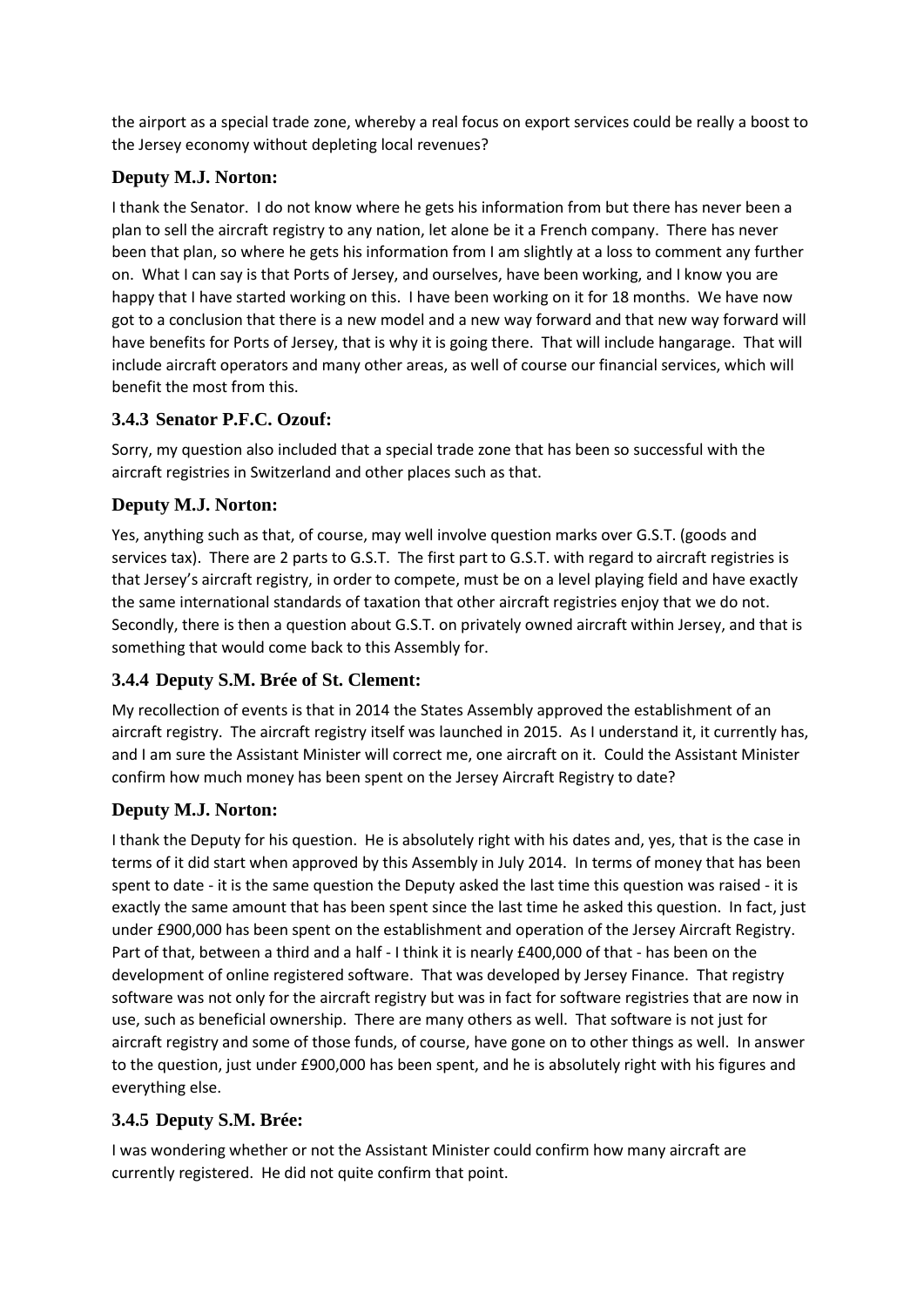## **Deputy M.J. Norton:**

I am sure I did say that he was absolutely correct in his assumption that we currently have, and aircraft registries do change; we had one, 2 and 3 and then 2, and we are back to one at the moment because aircraft move on and off registries. But we do in fact have one aircraft on that registry, which is why we are relaunching with a new business model for exactly that reason.

### **3.4.6 Senator P.F.C. Ozouf:**

I offer no criticism whatsoever to the Assistant Minister but just as the question that Deputy Mézec... because he has inherited effectively something that was completely unsustainable. Just as the question that Deputy Maçon asked about disciplinary actions and the C. and A.G.'s report into the failure of officers in relation to the Innovation Fund, surely a failure and a scale of lost opportunity in building a Jersey Aircraft Register of this magnitude with one aircraft, surely would he not confirm that he has asked, or he will be asking, for a review into the performance of the failure of officials who advised the Minister originally to undertake this, because it is a serious matter that Jersey is effectively an international laughing stock with an aircraft register of one aircraft, when other jurisdictions have got literally hundreds and are doing very well out of it?

### **Deputy M.J. Norton:**

Of course the Senator is absolutely right. It has been pretty much - and no one can put it in any other way - been a failure of an aircraft registry, which is why, after one year of it being in operation, I stopped it being in operation so we could look for a new business model. Now the question asks, just to refer to the question, the question does refer to update plans on the relaunch of the aircraft registry and the timeframe and the budget, which I think I have answered. If you want me to go back over to 2014, 2015, 2016 and 2017 we can do so. But they are not really related to the question going forward of the aircraft registry. What I can say is that at the time there were, with good intention, an aircraft registry was brought about. It was unfortunate that there was a breakdown in negotiations before my time in this Assembly, between Guernsey and Jersey, who were going to launch a Channel Islands registry. Guernsey went off and launched the Channel Islands registry on their own. How very clever of them. We ended up launching our own aircraft registry and did we miss the plane, did we miss the flight? Possibly we did. We were going after a market with no differentiation between us and everybody else, and they were already well ahead of us. What we need to do is look ahead. What we need to do and what we have done is have what we believe is a very, very good business model. We have taken some very, very good advice from around the globe and we are very excited about what we see over the next 5 years. Aircraft registries, and I must make this to all Members, are never judged over one, 2, 5 years. An aircraft registry runs for 30 to 40 years and most agreements, for most of the successful aircraft registries, run over 30 or 40 years. That is what they are based on and they are not based on the income of fees. They are based on the secondary benefits to a finance centre. We have an excellent finance centre. We have an excellent offering. I am sure, in time, we will have an excellent aircraft registry.

# **3.4.7 Deputy S.Y. Mézec:**

I welcome the comments from the Assistant Minister and, like every Member of this Assembly, I obviously want my constituents to get the best value for money out of this. It is clear that that has not happened up until this point. Just what worries me right now is the lack of detail about what this new relaunched aircraft registry will look like and how will it be different from the one that proceeded it. Is it going to be different just in terms of its management or will it be different in terms of the service that it offers. If it is going to be different in terms of the service it offers could we have more information about what it will look like so that we can have guarantees that it will not